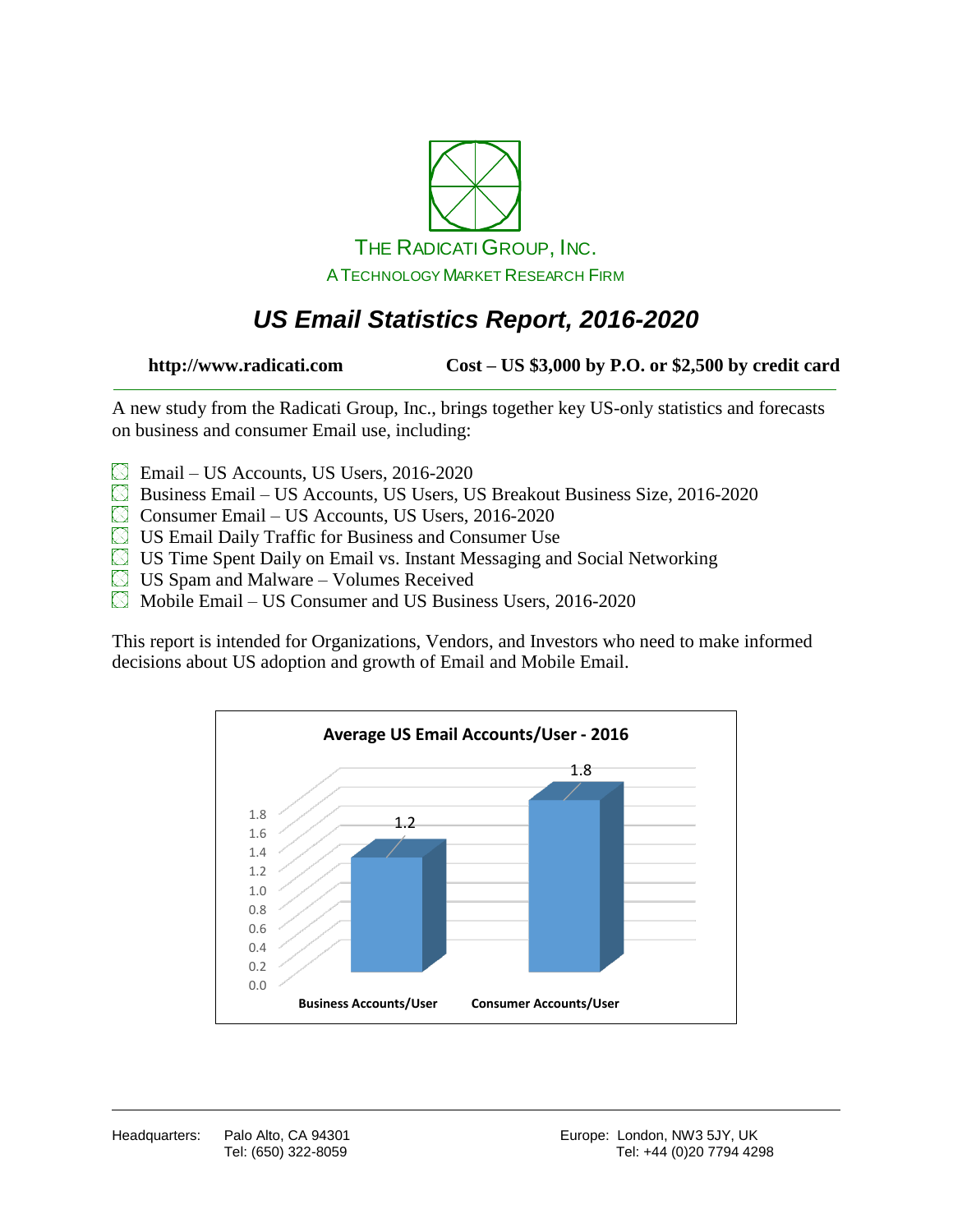#### **TABLE OF CONTENTS**

| 2.2 US ON-PREMISES VS. CLOUD BUSINESS EMAIL ACCOUNT FORECAST, 2016-2020 16 |  |
|----------------------------------------------------------------------------|--|
|                                                                            |  |
|                                                                            |  |
|                                                                            |  |
|                                                                            |  |
|                                                                            |  |
|                                                                            |  |
|                                                                            |  |
|                                                                            |  |
|                                                                            |  |
|                                                                            |  |
|                                                                            |  |
|                                                                            |  |
|                                                                            |  |
|                                                                            |  |
|                                                                            |  |
|                                                                            |  |
|                                                                            |  |
|                                                                            |  |
|                                                                            |  |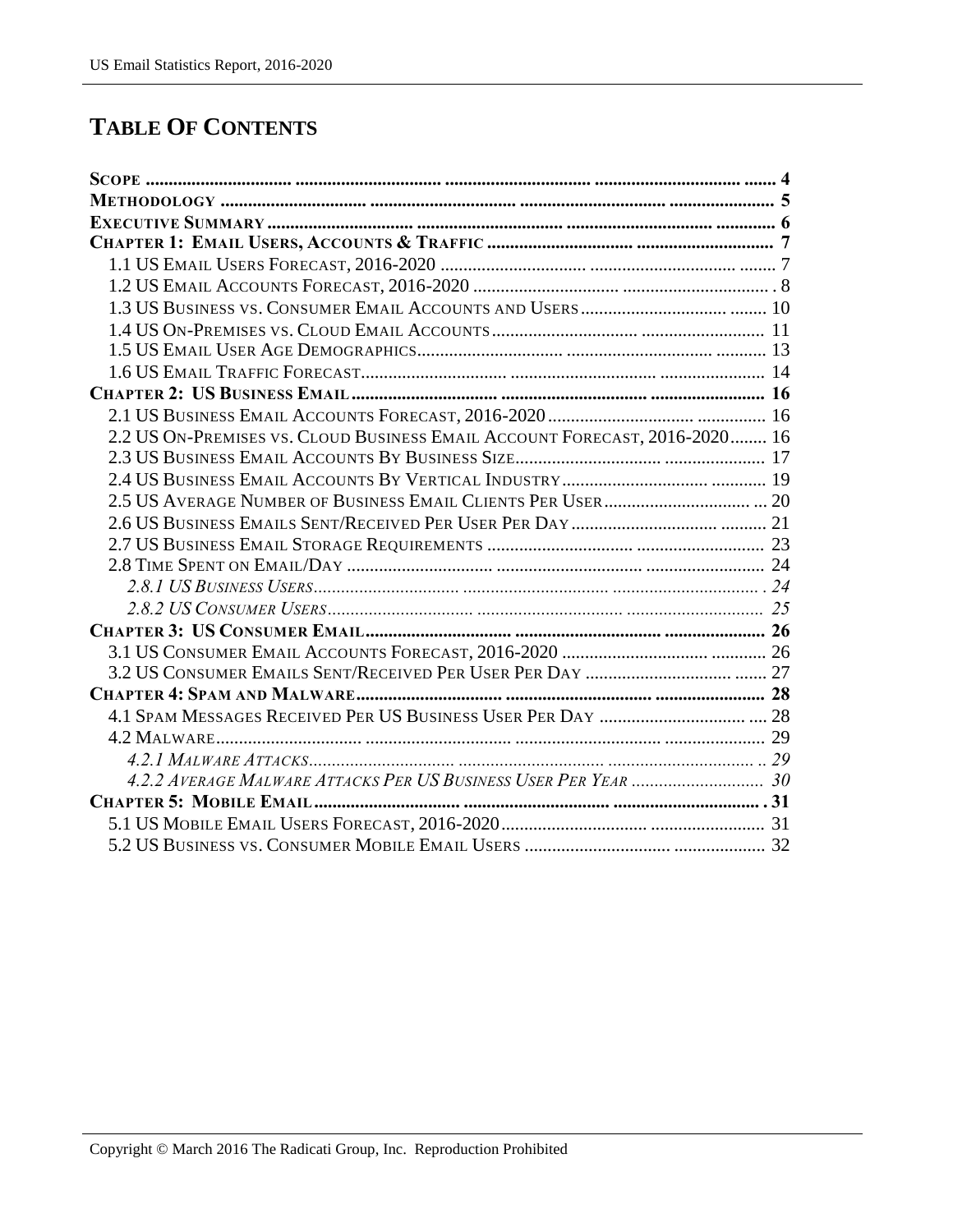# **LIST OF TABLES**

| Table 3: US Business vs. Consumer Email Accounts and Users (M), 2016–2020 10        |  |
|-------------------------------------------------------------------------------------|--|
| Table 4: US On-Premises vs. Cloud Email Account Forecast (M), 2016 - 2020 11        |  |
|                                                                                     |  |
|                                                                                     |  |
|                                                                                     |  |
| Table 8: US On-Premises vs. Cloud Business Email Account Forecast (M), 2016-2020 16 |  |
| Table 9: US Business Email Accounts by Business Size (M), 2016–2020 17              |  |
|                                                                                     |  |
|                                                                                     |  |
| Table 12: US Business Emails Sent/Received Per User/Day, 2016 - 2020 21             |  |
| Table 13: US Business Email Storage Requirements per User/Day, 2016-2020            |  |
|                                                                                     |  |
|                                                                                     |  |
|                                                                                     |  |
|                                                                                     |  |
| Table 18: Spam Messages Received per US Business User/Day, 2016-2020 28             |  |
|                                                                                     |  |
|                                                                                     |  |
|                                                                                     |  |

### **LIST OF FIGURES**

| Figure 8: US Business Email Storage Requirements per User/Day (MB), 2016–2020 24 |  |
|----------------------------------------------------------------------------------|--|
|                                                                                  |  |
|                                                                                  |  |